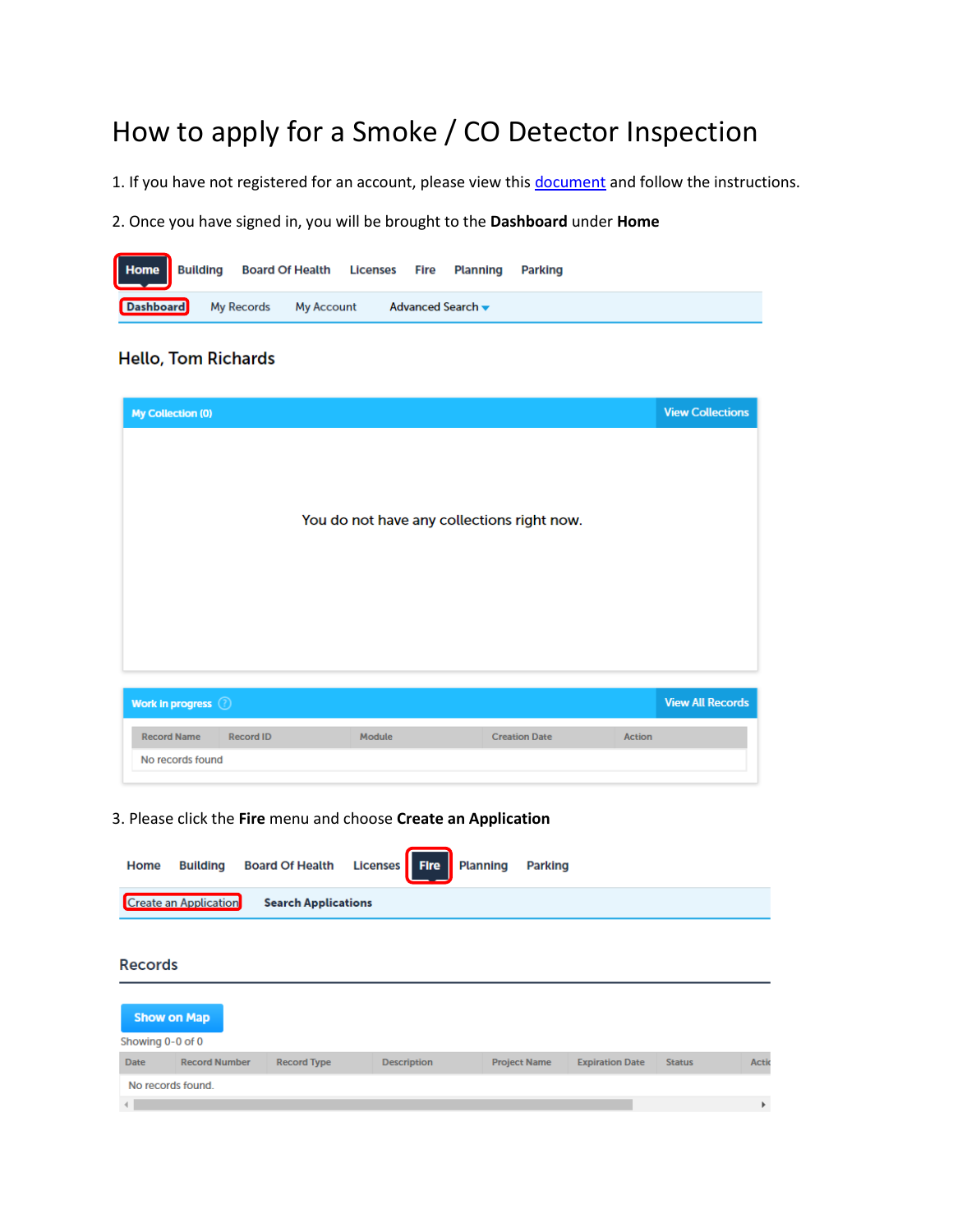4. You must read and accept the terms (by checking the box) before you may Continue Application

| Home | Buildina                     | Board Of Health Licenses Fire Planning Clerk Office more ▼ |  |  |  |
|------|------------------------------|------------------------------------------------------------|--|--|--|
|      | <b>Create an Application</b> | <b>Search Applications</b>                                 |  |  |  |

#### **Online Application**

Welcome to the Town of Brookline's Online Permitting System. Using this system you can submit and update information, pay fees, track the status of your application, and print your final record all from the convenience of your home or office, 24 hours a day. This portal will allow access to the services below without registering for an account. In order to apply and pay for a permit online, you must register as a licensed contractor.

Please "Allow Pop-ups from This Site" before proceeding. You must accept the General Disclaimer below before beginning your application.

#### If submitting a plan review, be sure to review the Plan Submittal **Requirements found here:**

https://www.brooklinema.gov/DocumentCenter/View/12308

| <b>General Disclaimer</b><br>While the Agency attempts to keep its Web information accurate and timely, the<br>Agency neither warrants nor makes representations as to the functionality or<br>condition of this Web site, its suitability for use, freedom from interruptions or from<br>computer virus, or non-infringement of proprietary rights. Web materials have<br>been compiled from a variety of sources and are subject to change without notice<br>from the Agency as a result of updates and corrections. |  |
|------------------------------------------------------------------------------------------------------------------------------------------------------------------------------------------------------------------------------------------------------------------------------------------------------------------------------------------------------------------------------------------------------------------------------------------------------------------------------------------------------------------------|--|
| $\sqrt{\phantom{a}}$ I have read and accepted the above terms.<br>Continua Annlication »                                                                                                                                                                                                                                                                                                                                                                                                                               |  |

5. Expand the list of available record types by clicking the triangle next to Fire, select the 26F option, and then click Continue Application

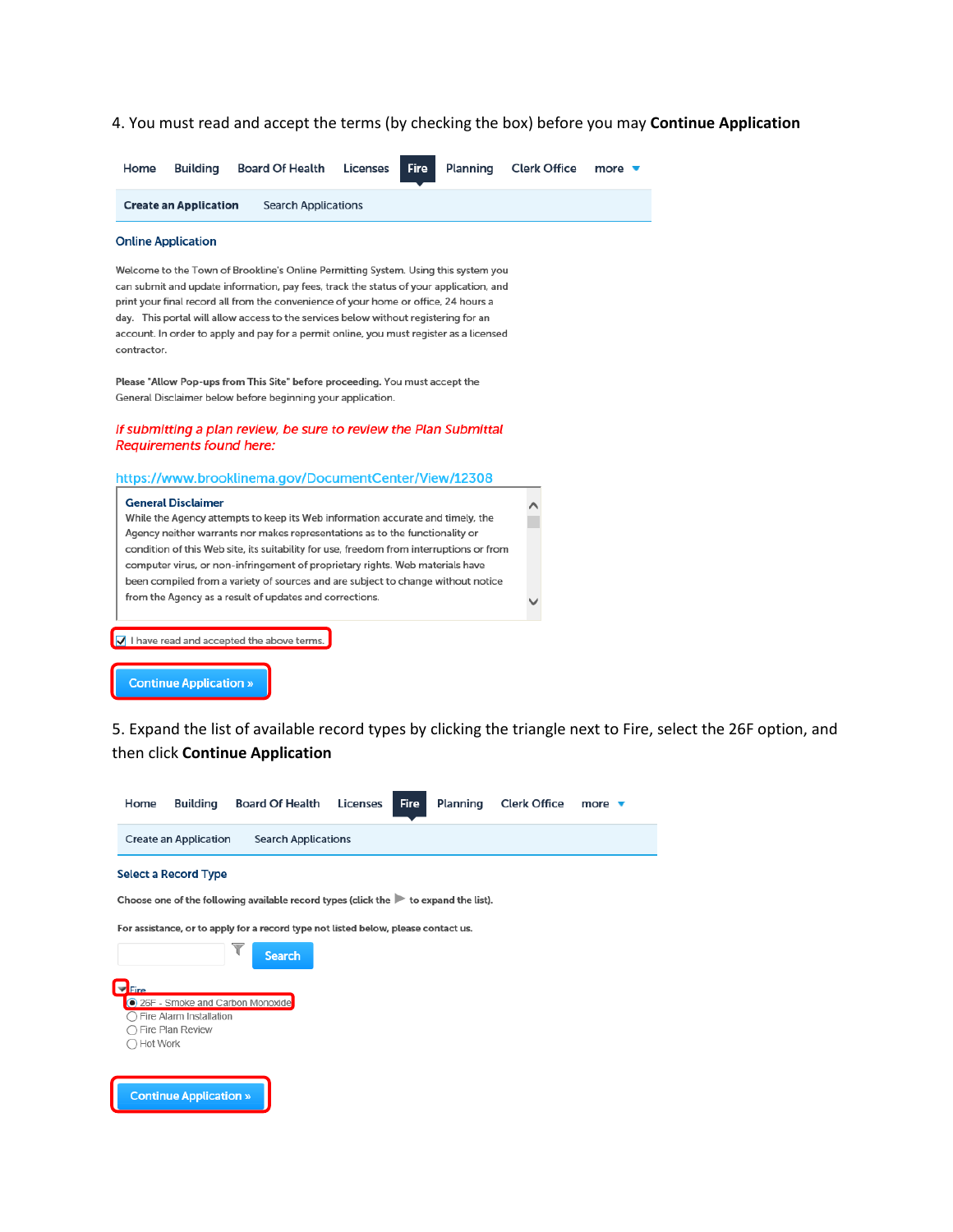6. On Step 1, please enter the **Street No** and **Street Name** – NOTE: for best results, only enter the name of the street – not the type – IE '*Washington'* instead of '*Washington Street*' – click the **Search** button

| Home<br><b>Building</b>                                        | <b>Board Of Health</b><br><b>Licenses</b> | <b>Planning</b><br><b>Fire</b> | <b>Parking</b> |                               |  |  |
|----------------------------------------------------------------|-------------------------------------------|--------------------------------|----------------|-------------------------------|--|--|
| <b>Create an Application</b><br><b>Search Applications</b>     |                                           |                                |                |                               |  |  |
| 26F - Smoke and Carbon Monoxide                                |                                           |                                |                |                               |  |  |
| 1 Step 1                                                       | 2 Step 2                                  | 3 Review                       | 4 Pay Fees     | 5 Record Issuance             |  |  |
| Step 1: Step 1 > Location<br><b>Show Map</b><br><b>Address</b> |                                           |                                |                | * indicates a required field. |  |  |
| * Street No.:<br>washington<br>333                             | * Street Name:                            |                                |                |                               |  |  |
| City:<br>State:                                                | *Zip:<br>--Select--<br>۰                  |                                |                |                               |  |  |
| <b>Search</b><br><b>Clear</b>                                  |                                           |                                |                |                               |  |  |

7. Please scroll down and enter the Applicant information. If you choose **Select from Account**, the system will give you the option to automatically use your login information or the property owner – click **Continue**

#### **Applicant**

To add new contacts, click the Select from Account or Add New button. To edit a contact, click the Edit link.



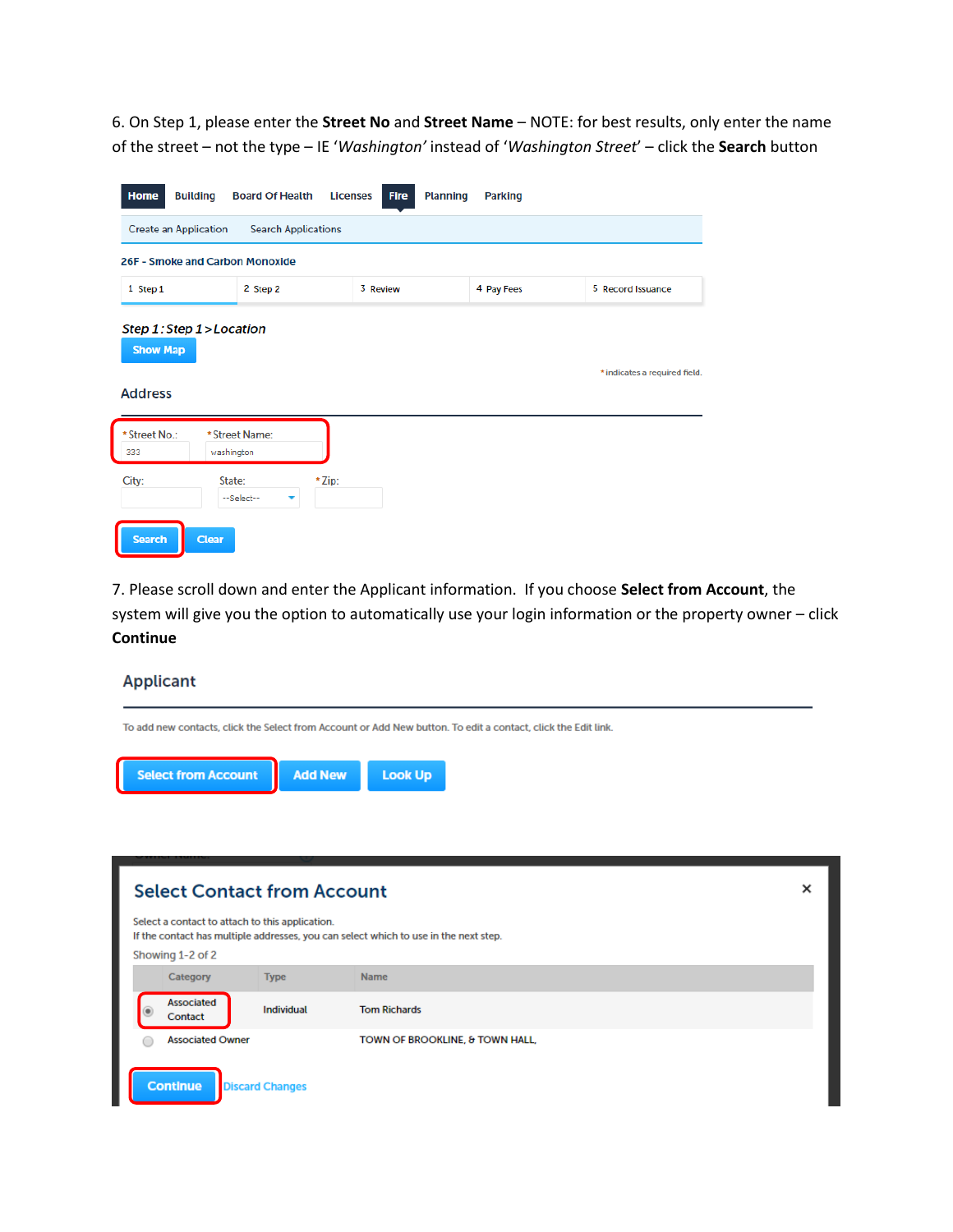## 8. Click **Continue Application**

#### **Applicant**

To add new contacts, click the Select from Account or Add New button. To edit a contact, click the Edit link.

| Contact added successfully.                                                             |                              |
|-----------------------------------------------------------------------------------------|------------------------------|
| Home phone:<br><b>Mobile Phone:</b><br><b>Work Phone:</b><br>Fax:<br><b>Edit Remove</b> |                              |
| Contact Addresses                                                                       |                              |
| <b>Add Additional Contact Address</b>                                                   |                              |
| To edit a contact address, click the address link.                                      |                              |
| Showing 0-0 of 0                                                                        |                              |
| <b>Address Type</b><br><b>Recipient</b><br><b>Address</b>                               | <b>Action</b>                |
| No records found.                                                                       |                              |
|                                                                                         |                              |
| <b>Continue Application »</b>                                                           | <b>Save and resume later</b> |

### 9. Enter all requested information – then click **Continue Application**

| 26F - Smoke and Carbon Monoxide             |          |                             |                           |                               |                                                                                                                                                                                                         |
|---------------------------------------------|----------|-----------------------------|---------------------------|-------------------------------|---------------------------------------------------------------------------------------------------------------------------------------------------------------------------------------------------------|
| 1 Step 1                                    | 2 Step 2 | 3 Review                    | 4 Pay Fees                | 5 Record Issuance             |                                                                                                                                                                                                         |
| Step 2: Step 2 > Permit Information<br>ASI  |          |                             |                           | * indicates a required field. |                                                                                                                                                                                                         |
| <b>SMOKE DETECTORS AND CO ALARMS</b>        |          |                             |                           | Help                          | $\mathbf x$<br>When making an appointment, you must be                                                                                                                                                  |
| Number of Dwelling Units to be Inspected:   |          | (?)<br>$\mathbf{1}$         |                           |                               | aware of whether the residence is protected by<br>a low-voltage fire alarm system. (This would be<br>a system that can be controlled through a                                                          |
| Is this system a low-voltage fire alarm?: * |          | $\supset$ Yes $\bigcirc$ No |                           |                               | panel.) If the residence is protected by a low<br>voltage system, then a technician capable of<br>testing and operating the fire alarm system<br>shall be present. If a technician is not there.        |
| Requested Date - 1st Choice: *              |          |                             | At least 14 days from now |                               | this shall constitute a failure and an additional<br>inspection will be assessed equal to the<br>original inspection fee. A new appointment will                                                        |
| Requested Date - 2nd Choice: *              |          |                             | At least 14 days from now |                               | need to be made, which will take no less than<br>two weeks to re-schedule. If you need to pause<br>your application, please click Save and resume<br>later - your application will be available on your |
| Requested Date - 3rd Choice: *              |          |                             | At least 14 days from now |                               | dashboard to continue at another time.                                                                                                                                                                  |
|                                             |          |                             |                           |                               |                                                                                                                                                                                                         |
| <b>Continue Application »</b>               |          |                             |                           | <b>Save and resume later</b>  |                                                                                                                                                                                                         |

NOTE: You *must* know if the residence is connected to a central station alarm company such as ADT. If so, a technician from the alarm company *must* be present. Failure to have the alarm company there will result in immediate failure of the test. If you need to pause your application, please click **Save and resume later** – your application will be available on your dashboard to continue at another time.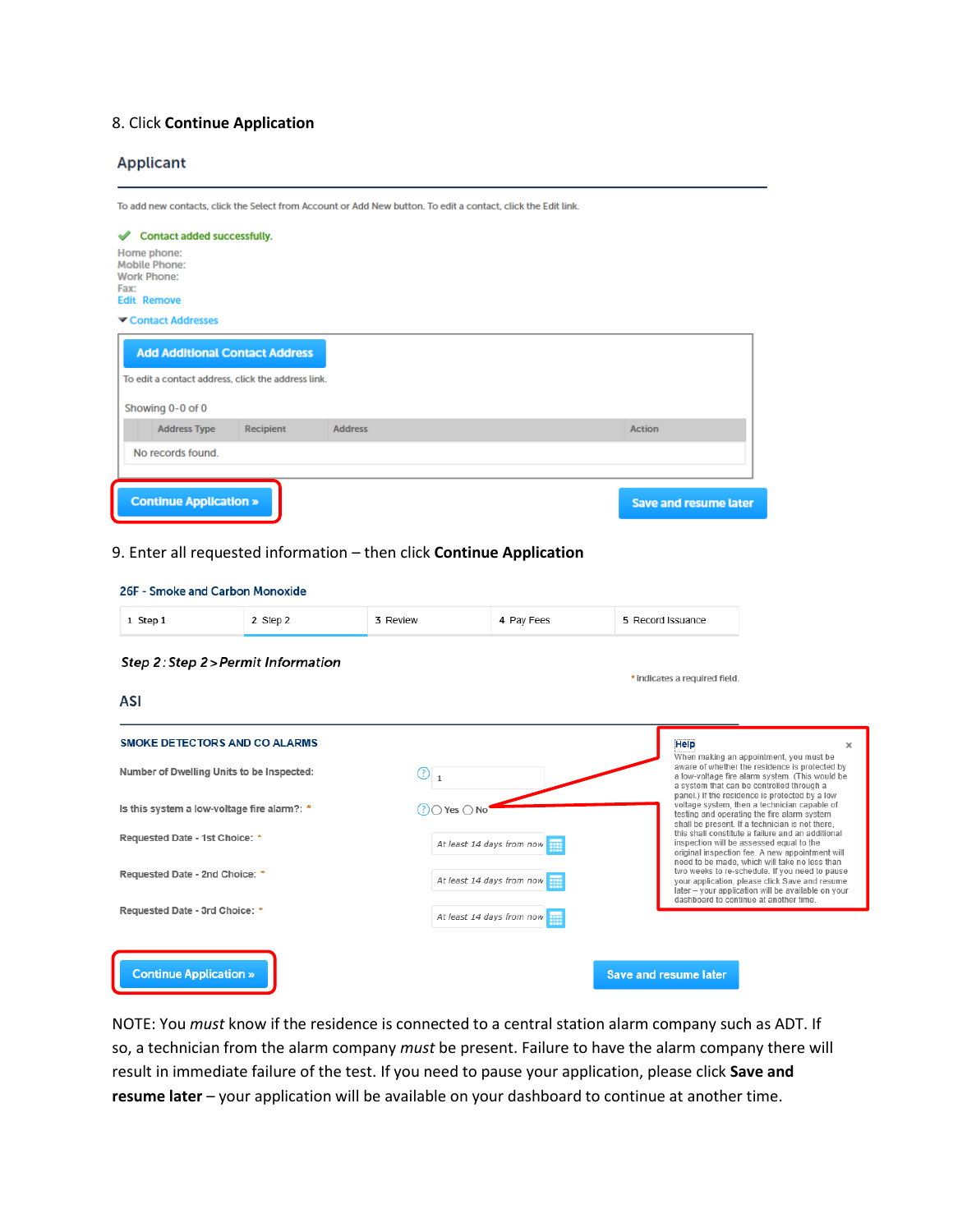# 10. Review the application for accuracy then click **Continue Application**.

Please review all information below. Click the "Edit" buttons to make changes to sections or "Continue Application" to move on.

| <b>Record Type</b>                                                                       |              |                              |
|------------------------------------------------------------------------------------------|--------------|------------------------------|
| 26F - Smoke and Carbon Monoxide                                                          |              |                              |
| <b>Address</b>                                                                           |              | Edit                         |
| <b>333 WASHINGTON STREET</b><br><b>BROOKLINE MA 02445</b>                                |              |                              |
| Owner                                                                                    |              | Edit                         |
| TOWN OF BROOKLINE, & TOWN HALL,<br><b>333 WASHINGTON ST</b><br><b>BROOKLINE MA 02445</b> |              |                              |
| <b>ASI</b>                                                                               |              |                              |
| SMOKE DETECTORS AND CO ALARMS                                                            |              | Edit                         |
| <b>Number of Dwelling Units:</b>                                                         | $\mathbf{1}$ |                              |
| <b>Hardwired to Central System?:</b>                                                     | <b>No</b>    |                              |
| <b>Requested Date - 1st Choice:</b>                                                      | 12/01/2017   |                              |
| <b>Requested Date - 2nd Choice:</b>                                                      | 12/04/2017   |                              |
| <b>Requested Date - 3rd Choice:</b>                                                      | 12/06/2017   |                              |
| <b>Continue Application »</b>                                                            |              | <b>Save and resume later</b> |

### 11. The system will calculate the fees. Click Continue Application

| <b>Building</b><br>Home         | <b>Board Of Health Licenses Fire</b> | <b>Planning</b> | <b>Parking</b> |                   |
|---------------------------------|--------------------------------------|-----------------|----------------|-------------------|
| <b>Create an Application</b>    | <b>Search Applications</b>           |                 |                |                   |
| 26F - Smoke and Carbon Monoxide |                                      |                 |                |                   |
| 1 Step 1                        | 2 Step 2                             | 3 Review        | 4 Pay Fees     | 5 Record Issuance |

#### Step 4: Pay Fees

Listed below are preliminary fees based upon the information you've entered. Some fees are based on the quantity of work items installed or repaired. Enter quantities where applicable. The following screen will display your total fees.

| <b>Application Fees</b>                                                                                           |      |                    |
|-------------------------------------------------------------------------------------------------------------------|------|--------------------|
| Fees                                                                                                              | Qty. | Amount             |
| Smoke Detector Inspection - 26F, 26F 1/2                                                                          |      | \$50.00            |
| <b>TOTAL FEES: \$50,00</b><br>Note: This does not include additional inspection fees which may be assessed later. |      | <b>Recalculate</b> |

**Continue Application » Continue Shopping »**